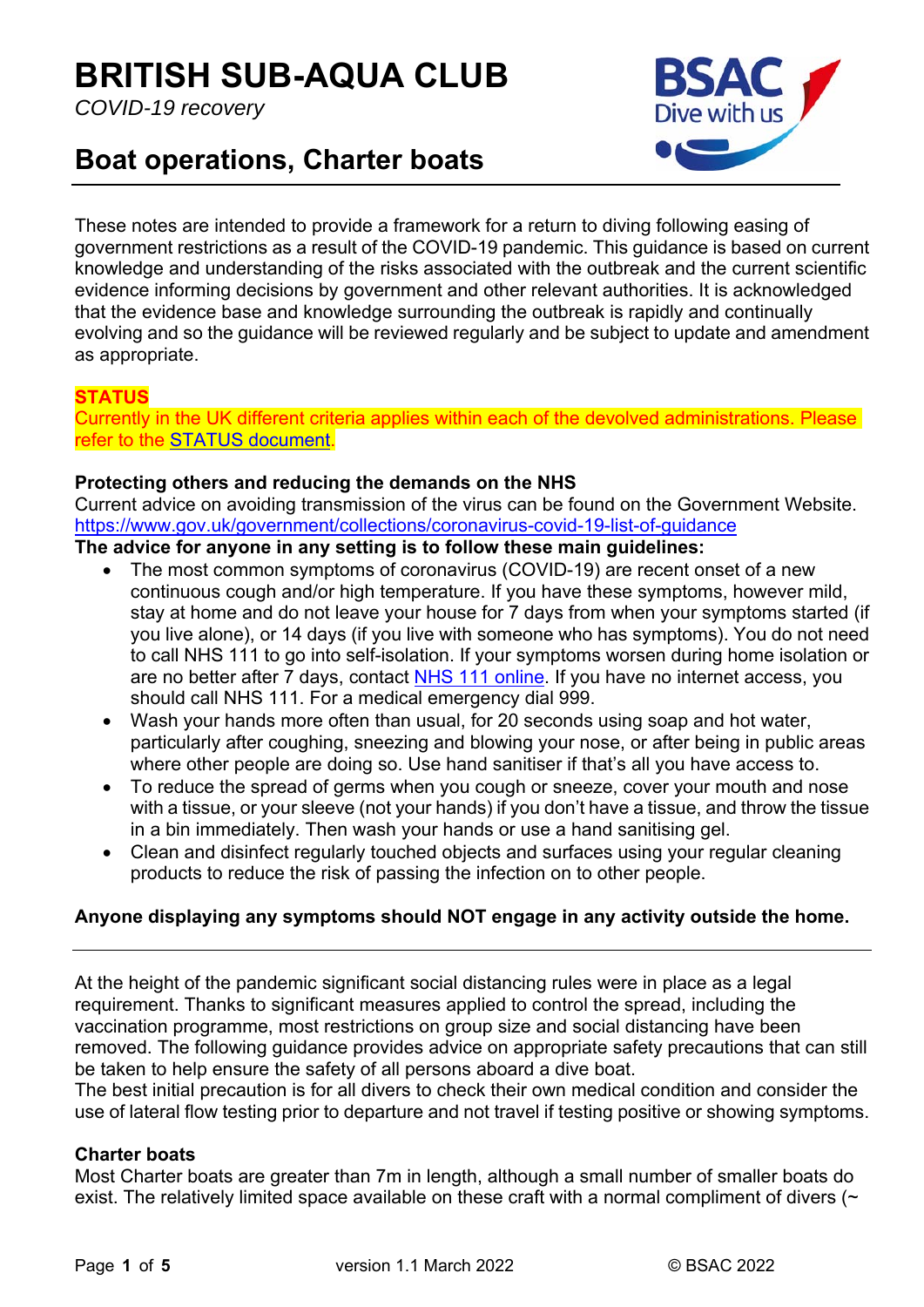12) clearly represents some challenges to maintaining sensible social distancing, particularly during certain phases of the operation. Consideration needs to be given achieving effective protection. Additionally when underway, although not as great as on a RHIB or less sheltered vessel, anyone positioned behind someone else will be directly in the flow of exhaled air from the person in front, thereby increasing the potential risk of infection.

#### **Skippers role**

The management of their vessel and the safety of their passengers is of primary concern to the operator and they should have in place their own risk assessment and procedures to ensure the safety of passengers and crew. Planning and preparation is vital. Thought should be given to every stage of the operation, from preparation for loading and departure all the way through to diver deployment and recovery, disembarking passengers and their equipment, and cleaning operations at the end of the day.

From a safe diving perspective, under current government guidance, a Charter boat should be able to provide safe environment for a group of divers aboard.

Where people come into closer contact with each other, particularly in enclosed areas such as the wheelhouse, the risk of infection increases significantly. As the wheelhouse is a place of work it is likely that most skippers will place the wheelhouse out of bounds for customers. In order to protect staff who are not from the same household as the skipper but need to access the wheelhouse additional precautions, including the use of face-coverings or PPE masks, may well be necessary. The owner/skipper should follow UK Government and HSE guidance. Divers must respect any restrictions on access imposed by the skipper and crew.

In times where greater restrictions apply, planning in advance where people will sit and how many can safely be carried to ensure that physical distancing is respected when on board. Tape can be used on the benches, gunwhales or deck to mark out sitting positions.

#### **Divers**

Those taking part should be reminded to bring their own refreshments, contained in a bag to reduce contact by others. They should avoid the need for sharing cups and utensils with others who are not members of the same household. Hands should be cleaned with alcohol based gel or washed in soap and water (>20 seconds) before any food/drink is taken.

Avoid taking any unnecessary items on board that are not needed for safety reasons or underwater operations. Where short trips are planned food and additional drinks should be left ashore to reduce the risk of contamination. Make sure you have alcohol based hand sanitisers and equipment wipes available on board.

Boat skippers and Dive Managers should provide a brief prior to boat loading. All those taking part should ensure that they have either washed their hands in soap and water (20 seconds) or used an alcohol based santiser gel before loading equipment. Hand cleaning should be repeated again after loading the boat and before getting under way.

Scuba equipment should be assembled by the user before being loaded on board. Mask, fins, snorkels and ancillary equipment should be carried in an enclosed bag. Where assistance is required in loading it may be necessary for individuals to wear face-coverings or PPE masks. When assisting or loading other divers' kit, handlers must not touch cylinder valves or regulator and BC mouthpieces. Avoid touching or handling another person's equipment or bags unnecessarily. The practice of 'forming a chain' to load kit should be avoided to reduce contact with other divers kit. Those involved in loading equipment should be encouraged to clean their hands afterwards using alcohol gel or soap and water.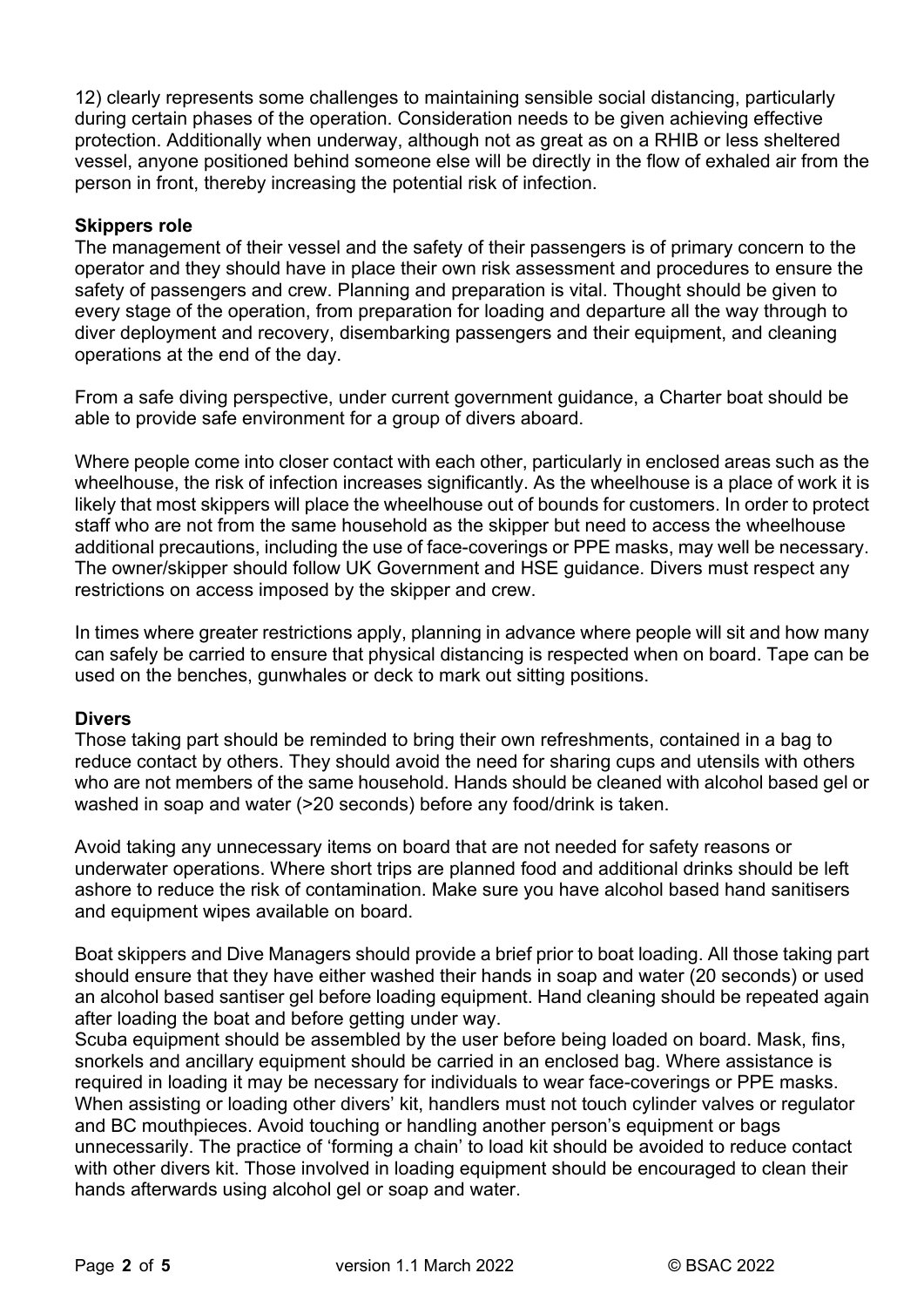When kitting up, if help is needed (e.g. to close drysuit zips) you should consider if measures to reduce risk are necessary. The following are some suggested considerations;

Both people could stand near side by side, so that neither is downwind of the other.

If closing a rear dry suit zip then the diver should stand and face at right angles (90 $^{\circ}$ ) to wind, back to the person closing the zip who should face towards the wind.

If closing a cross chest / self donning zip then these sometimes require help at the shoulder and the diver should stand directly into the wind with their head turned away from the helper as near to a right angle to the wind as possible. The helper should stand to the side of the diver not down or up wind. The helper should face directly down wind. Both should wear face-coverings. (see BSAC PPE Guidance).

Where safe to do so, divers should board the boat on their own unaided. Where this is not possible, for whatever reason, then face-coverings, PPE masks and gloves may be needed. If help is required then both parties (person boarding and the helper) should gel hands immediately after.

Bear in mind that, even when distancing rules are respected, while the boat is moving and due to the effect of the wind, droplets may travel a longer distance. It is therefore advisable that all passengers wear a PPE mask or face-covering (scarf, snood etc), especially during transit.

Do not spit into masks to defog them, as this will generate droplets into the environment. Use a proprietary defogging product, biodegradable baby shampoo or a slice of raw potato (which can be kept in a waterproof container). If necessary masks should be rinsed in the open water and not in a bucket or container of water on board.

When assisting a diver kitting up prior to entry it will probably not be possible to maintain distancing rules. Again careful positioning and face covering can help in reducing likelihood of transmission. A thorough and clear buddy check should be carried out while maintaining distancing and avoiding contact with mouthpieces.

Once the divers are breathing scuba gas they will be protected from inhaling airborne droplets but these may still contaminate equipment surfaces.

On conclusion of the dive and having made themselves positively buoyant on the surface, in line with good practice, divers should keep masks and mouthpieces in place. In this configuration and using a SMB / DSMB or line they can avoid separation until picked up by the boat.

The usual procedure should be used for re-entry into the boat after the dive. Diving masks remain in place until back on the boat. When scuba equipment is removed in the water before being handed back into the boat there is a point where distancing will be impossible and it is recommended that those in the boat who are assisting the diver should be wearing face-coverings as a minimum. Alternatively, the diver may clip their BCD to a secure point on the side of the boat, exit the water and recover their own BCD to minimise the intervention of another person. The diver should release their regulator from their mouth at the last possible moment, particularly if their buddy is alongside them. It may be appropriate to have the buddy re-enter on the other side of the boat.

When using a lift to exit the water, the diver should keep their mask and regulator in place, breathing gas from their scuba until they are clear of all other persons and have returned to the designated area which has been allocated to them. Although this will reduce the likelihood of the diver being infected by others, it will not prevent the divers exhaled breath from infecting others.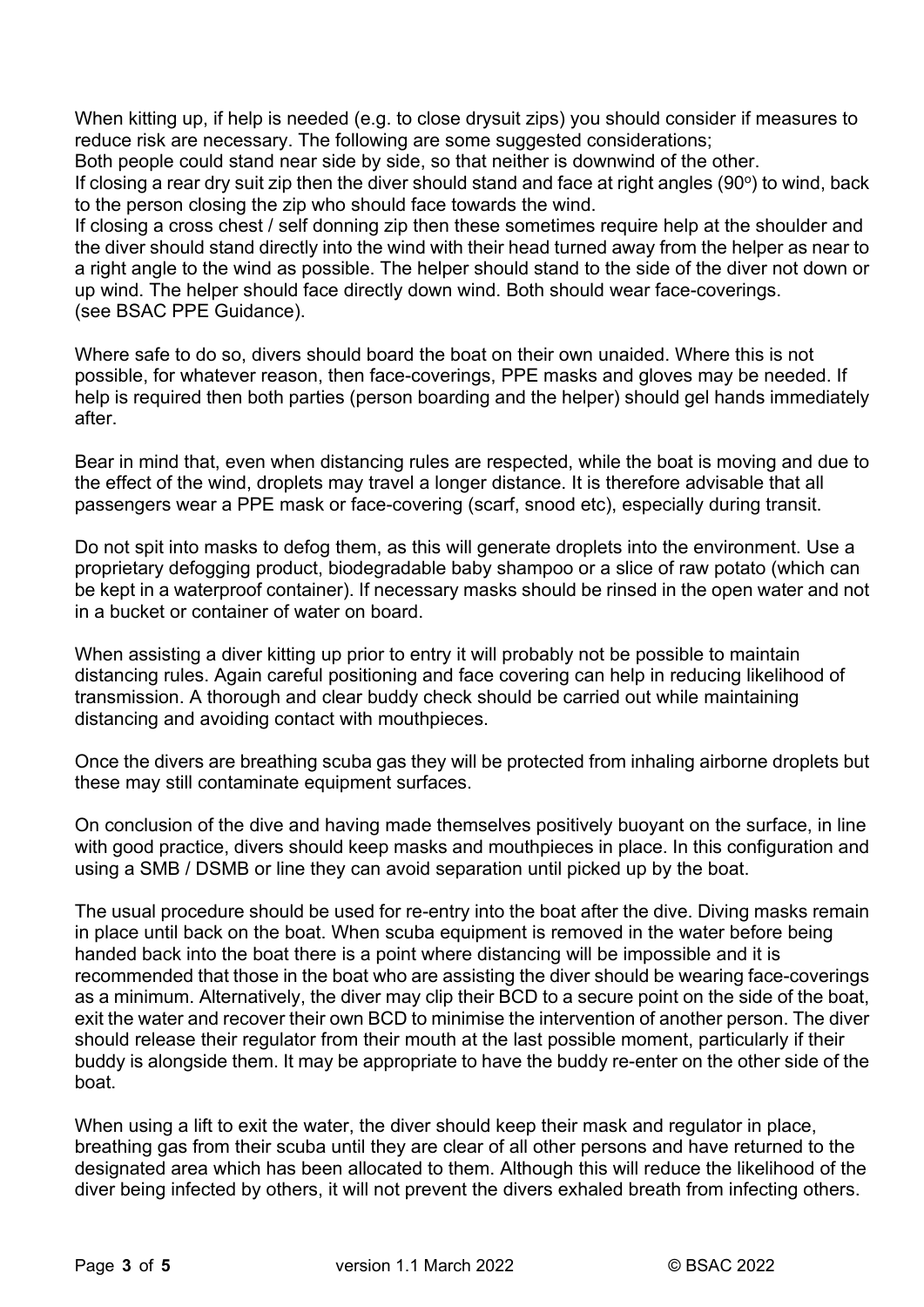Boat crew, who are at work may have to wear an appropriate PPE mask.

If spare cylinders are carried, pillar valves should be taped or covered with a protector. Ideally a diver's spare cylinder should be secured next to their main scuba set.

### **Toilets on board:**

Ideally these should only be used for urinating.

They should only be used for stools if absolutely needed. Anyone using the toilet (if portable) should then be asked to empty the toilet if they have needed to pass a stool, wipe down the seat and refill with toilet solution – ideally environmentally friendly toilet blue– seat wipes should be bagged and binned once back on shore.

Toilets located in the bow of a dive boat are difficult to ventilate well and these should be avoided for use by the public/divers.

Toilets in some boats can be well ventilated and the door left open – in this case it would be wise for people to wait at least 20mins between use if a stool is passed and the diver should either flush with the toilet lid (if present) down or remain sat on the toilet when then flush. Where the toilet does not have a lid, the operator might consider providing a temporary lid for use. Again if a stool is passed the diver should wipe the toilet seat with a cleaning wipe and place in a bin for disposal back at harbour.

Some operators may wish to locate a portaloo on the deck and use a portable tent to provide privacy if the weather / wind allows

#### **Dive planning safety measures during initial dives**:

- Build up depth progressively
- Do not plan for mandatory decompression stops
- Do not dive in strong currents where risk of separation is increased
- A maximum depth of 30m is suggested
- No night dives or overhead environments
- Divers are encouraged to carry an independent gas source (pony cylinder/bail out)
- Special care should be focused on ascents. Ideally use of a point of reference such as shot line, SMB/DSMB line, or natural topography.
- Special care should be taken to ensure the boat cover is able to monitor the position of divers at all times to minimise the risk of separation and the consequent need to call for assistance

To be used in conjunction with other guidance including:

- Medical guidance
- Status
- Equipment quidance